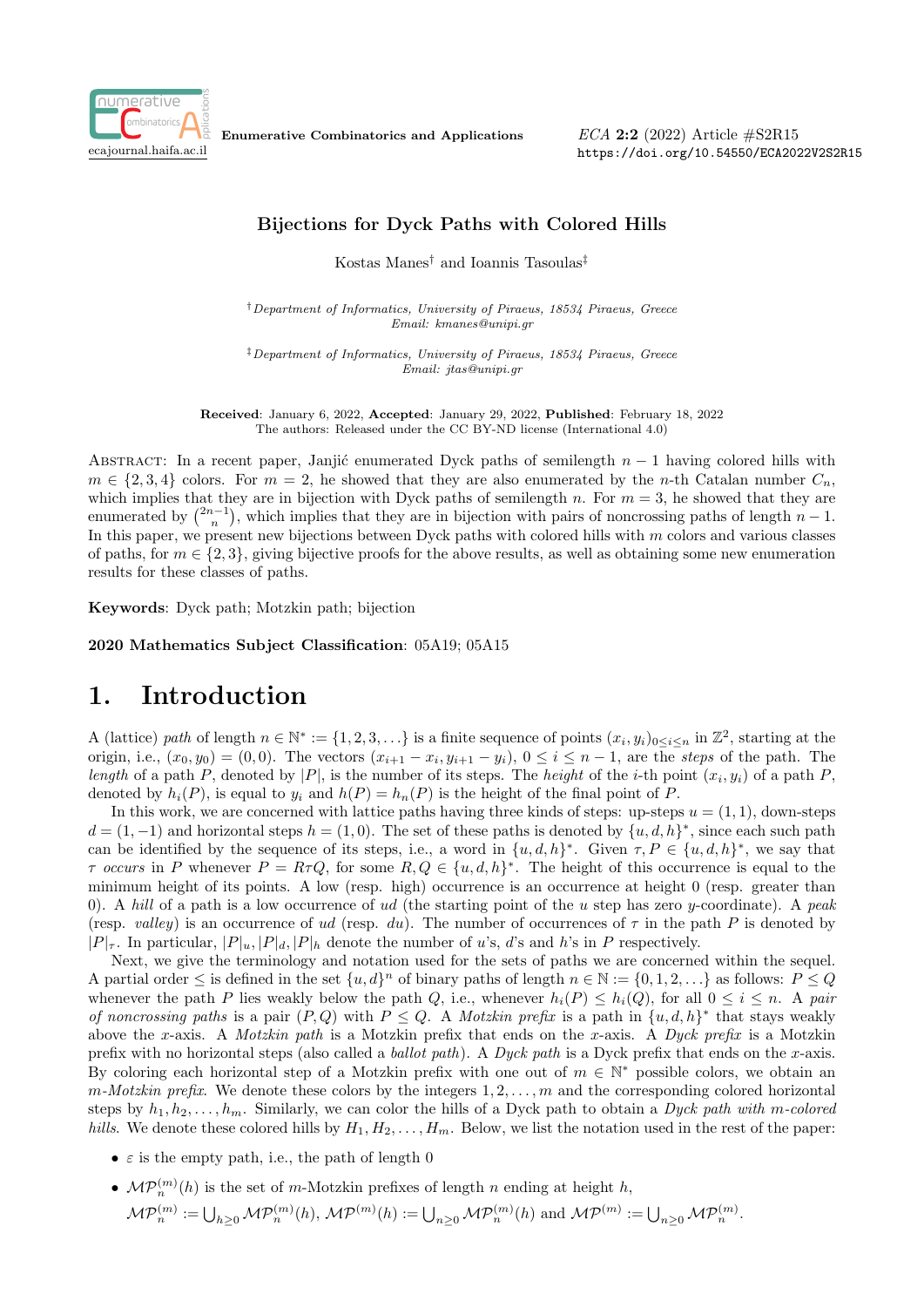- $\mathcal{M}_n^{(m)} := \mathcal{MP}_n^{(m)}(0)$  is the set of m-Motzkin paths of length n, and  $\mathcal{M}_n^{(m)} := \bigcup_{n \geq 0} \mathcal{M}_n^{(m)}$ .
- $\mathcal{DP}_n := \mathcal{MP}_n^{(0)}$  is the set of Dyck prefixes of length n.
- $\mathcal{D}_n^{(m)}$  is the set of Dyck paths of length  $2n$  with m-colored hills and  $\mathcal{D}^{(m)} := \bigcup_{n \geq 0} \mathcal{D}_n^{(m)}$ ,  $m \in \mathbb{N}$ . The case  $m = 0$  corresponds to the set  $\mathcal{D}^{(0)}$  of Dyck paths with no hills (also called hill-free Dyck paths). The case  $m = 1$  corresponds to the set  $\mathcal{D} := \mathcal{D}^{(1)}$  of (ordinary) Dyck paths and we define  $\mathcal{D}^+ := \mathcal{D} \setminus \{\varepsilon\}.$
- $W_n(h)$  is the set of pairs of noncrossing binary paths of length n ending 2h units apart,  $\mathcal{W}_n := \bigcup_{h \geq 0} \mathcal{W}_n(h), \, \mathcal{W}(h) := \bigcup_{n \geq 0} \mathcal{W}_n(h)$  and  $\mathcal{W} := \bigcup_{n \geq 0} \mathcal{W}_n$ .

Recently, Janjić [6] proved, using recurrence relations, the following enumeration results:

- i)  $|\mathcal{D}_n^{(2)}| = C_{n+1}$ , where  $C_n = \binom{2n}{n} / (n+1)$  is the n-th Catalan number (seq. A000108 in the OEIS [9]). As Janjić notes, this interpretation of the Catalan numbers does not exist in Stanley's book "Catalan numbers" [10].
- ii)  $|\mathcal{D}_n^{(3)}| = \binom{2n+1}{n}$  (seq. A001700 in the OEIS).

Combining these two results with enumeration results known from the literature, we have the following equalities:

$$
|\mathcal{W}_n(0)| = |\mathcal{D}_{n+1}| = |\mathcal{M}_n^{(2)}| = |\mathcal{D}_n^{(2)}| = C_{n+1},
$$
\n(1)

$$
|\mathcal{W}_n| = |\mathcal{DP}_{2n+1}| = |\mathcal{MP}_n^{(2)}| = |\mathcal{D}_n^{(3)}| = \binom{2n+1}{n}.
$$
\n(2)

For the first class of sets, i.e., those appearing in relation (1), there exist known bijections between  $\mathcal{W}_n(0)$  and  $\mathcal{D}_{n+1}$  (see Deutsch and Shapiro [5], Manes et al. [8]), as well as two bijections from  $\mathcal{M}_n^{(2)}$  to  $\mathcal{D}_{n+1}$ . The first one, denoted here by  $\chi$ , is given by Delest and Viennot [3], whereas the second one, denoted here by  $\eta$ , is given by Callan [1]. Moreover, a bijection between  $W_n(0)$  and  $\mathcal{M}_n^{(2)}$  is given by Deutsch and Shapiro [5] (as the authors note,  $W_n(0)$  is also in bijection with parallelogram polyominoes of perimeter  $2(n+2)$ ). For the second class of sets in relation (2), there exists, to our knowledge, no bijection other than the one given in [8] between  $\mathcal{W}_n$  and  $\mathcal{DP}_{2n+1}$ .

The purpose of this paper is to provide bijections that connect  $\mathcal{D}_n^{(2)}$  and  $\mathcal{D}_n^{(3)}$  with the rest of the sets in their class, thus also proving (i) and (ii) combinatorially, as well as to present new enumeration results that are derived from the properties of these bijections. The rest of the paper is organized as follows: In section 2, we introduce a simple new bijection  $\phi : \mathcal{D}^{(2)} \to \mathcal{D}^*$  which proves (i) and we give a new enumeration result based on  $\phi$ . In section 3, we describe bijections  $\chi$  and  $\eta$ , both from  $\mathcal{M}_n^{(2)}$  to  $\mathcal{D}_{n+1}$ , we give an equivalent recursive definition for  $\eta$ , which we exploit to obtain new properties for  $\eta$ , and we derive new enumeration results on Dyck and 2-Motzkin paths, based on these properties. In section 4, we introduce bijection  $\varphi_2: \mathcal{D}^{(2)} \to \mathcal{M}^{(2)}$ , also proving (i), and we study some of its properties, obtaining some known and some new results. For the second class of sets, the proof of (ii) is accomplished via the bijection  $\varphi_3 : \mathcal{D}^{(3)} \to \mathcal{MP}^{(2)}$ , presented in section 5. Moreover, in section 6, we describe a bijection  $\psi : W \to \mathcal{MP}^{(2)}$ , extending the bijection of Deutsch and Shapiro [5] and finally, in section 7, using the properties of  $\phi$ ,  $\chi$  and  $\psi$ , we introduce a bijection  $\omega : \mathcal{W} \to \mathcal{D}^{(3)}$ , also proving (ii). The connections between the aforementioned sets via existing and new bijections are depicted in Fig. 1. We finally note that some of the results of this paper were presented in [7].



Figure 1: Arrows indicate a known bijection between corresponding sets. Dashed arrows indicate bijections introduced in this paper.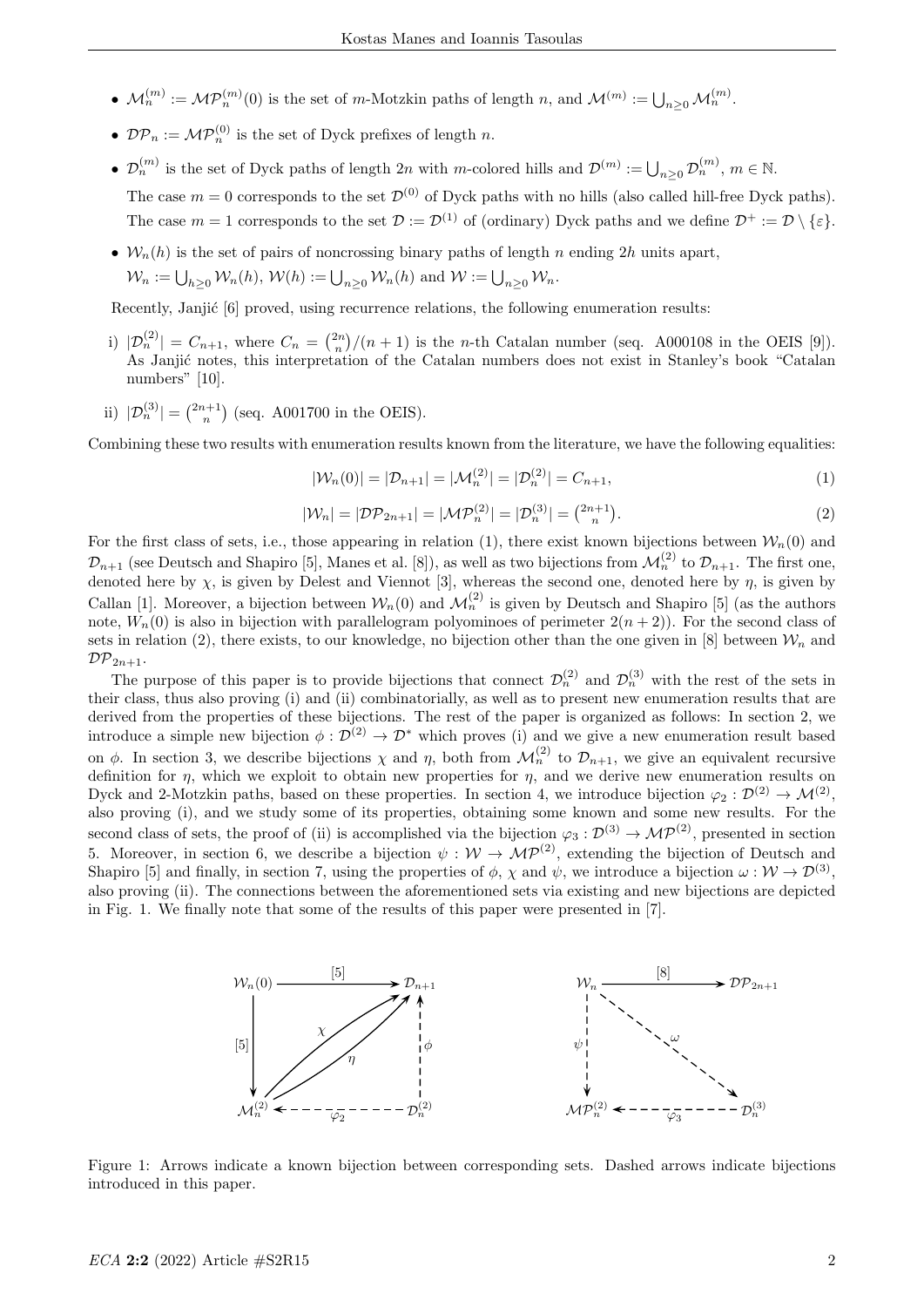### 2. From Dyck paths with 2-colored hills to Dyck paths

We define a mapping  $\phi : \mathcal{D}^{(2)} \to \mathcal{D}^+$  that has a simple non-recursive description; for every  $\alpha \in \mathcal{D}^{(2)}$ , the path  $\phi(\alpha)$  is constructed in two steps as follows:

- ( $\phi$ 1) Transform each  $H_2$  (hill with color 2) of  $\alpha$  into a du (a valley at height -1).
- $(\phi 2)$  Finally, add a u step at the beginning and a d step at the end of the path.

Obviously, the resulting path  $\phi(\alpha)$  is a non-empty Dyck path such that  $|\phi(\alpha)|_u = |\alpha|_u + 1$ . The procedure is clearly reversible, so that we have a bijection, showing that  $|\mathcal{D}_n^{(2)}| = |\mathcal{D}_{n+1}|$ , for all  $n \in \mathbb{N}$ . Moreover, it is easy to check that  $\phi$  satisfies the following properties:

- i) The number of  $H_1$ 's in  $\alpha$  equals the number of ud's at height 1 in  $\phi(\alpha)$ .
- ii) The number of  $H_2$ 's in  $\alpha$  equals the number of du's at height 0 (low valleys) in  $\phi(\alpha)$ .

Note that the first step ( $\phi$ 1) of the bijection transforms a path  $a \in \mathcal{D}_n^{(2)}$  to a path  $\beta \in \{u, d\}^n$  starting and ending on the x-axis and never falling below height -1. We will denote the set of such paths by  $\mathcal{D}_n^-$ , i.e.,  $\beta \in \mathcal{D}_n^- \Leftrightarrow u\beta d \in \mathcal{D}_{n+1}$ . These paths appear as an intermediate product of bijections  $\phi, \chi, \psi$ , thus playing a key role in the sequel, in composing these bijections.

We close this section with a new enumeration result, derived from the properties of  $\phi$ . The number of Dyck paths of length 2n with k hills is equal (e.g., see equation (6.16) in [4]) to  $a_{n,k}$ , where

$$
a_{n,k} := \sum_{i=0}^{\lfloor (n-k)/2 \rfloor} \frac{i}{n-k-i} {k+i \choose k} {2(n-k-i) \choose n-k}, \text{ when } 0 \le k < n \text{ and } a_{n,n} := 1.
$$

Combining this result with properties (i) and (ii) of  $\phi$ , we deduce the following:

**Proposition 2.1.** The number of paths in  $\mathcal{D}_n^{(2)}$  with  $k_1$  H<sub>1</sub>'s and  $k_2$  H<sub>2</sub>'s is equal to the number of paths in  $\mathcal{D}_{n+1}$  with  $k_1$  ud's at height 1 and  $k_2$  du's at height 0 and equal to  $\binom{k_1+k_2}{k_1}a_{n,k_1+k_2}$ .

### 3. From Dyck paths to 2-Motzkin paths

As noted before, there exists a folklore bijection  $\chi : \mathcal{M}^{(2)} \to \mathcal{D}^+$ , introduced by Delest and Viennot [3], which has a straightforward description; given a 2-Motzkin path  $\alpha$ , the Dyck path  $\chi(\alpha)$  is constructed in two steps as follows:

(x1) Replace in  $\alpha$  each u by uu, each d by dd, each  $h_1$  by ud, each  $h_2$  by du.

 $(\chi^2)$  Finally, add a u step at the beginning and a d step at the end of the path.

Obviously, bijections  $\phi$  and  $\chi$  can be combined to give a bijection  $\chi^{-1} \circ \phi : \mathcal{D}^{(2)} \to \mathcal{M}^{(2)}$ . Note that the first step  $(\chi 1)$  transforms  $\alpha \in \mathcal{M}_n^{(2)}$  into a path  $\beta \in \mathcal{D}_n^-$ . This implies that  $\chi^{-1} \circ \phi$  is easily described in two steps: the step  $(\phi 1)$  followed by the inverse of step  $(\chi 1)$ .

The bijection  $\eta : \mathcal{M}^{(2)} \to \mathcal{D}^+$ , introduced by Callan [1], is quite different from  $\chi$ . Given a path  $\alpha \in \mathcal{M}^{(2)}$ , the path  $\eta(\alpha) \in \mathcal{D}^*$  is obtained by applying the following steps:

- (η1) append a d step, to obtain  $\alpha d$ , so that every  $h_1$  in  $\alpha d$  has an associated d step (the first d step to the right of this  $h_1$  that starts at the same height as  $h_1$ ),
- $(\eta_2)$  replace every d step by udd,
- $(\eta_3)$  replace every  $h_2$  step by ud,
- (*n*4) replace every  $h_1$  step by u and insert a d immediately before its associated d step and
- ( $\eta$ 5) delete the appended d, to obtain  $\eta(\alpha) \in \mathcal{D}^+$ .

Here, we present an equivalent recursive definition for  $\eta$ , based on the decompositions of the two sets: A path  $\alpha \in \mathcal{M}^{(2)}$  is decomposed as

 $\alpha = \varepsilon$  or  $\alpha = h_1 \beta$  or  $\alpha = h_2 \beta$  or  $\alpha = u \beta d \gamma$ ,  $\beta, \gamma \in \mathcal{M}^{(2)}$ .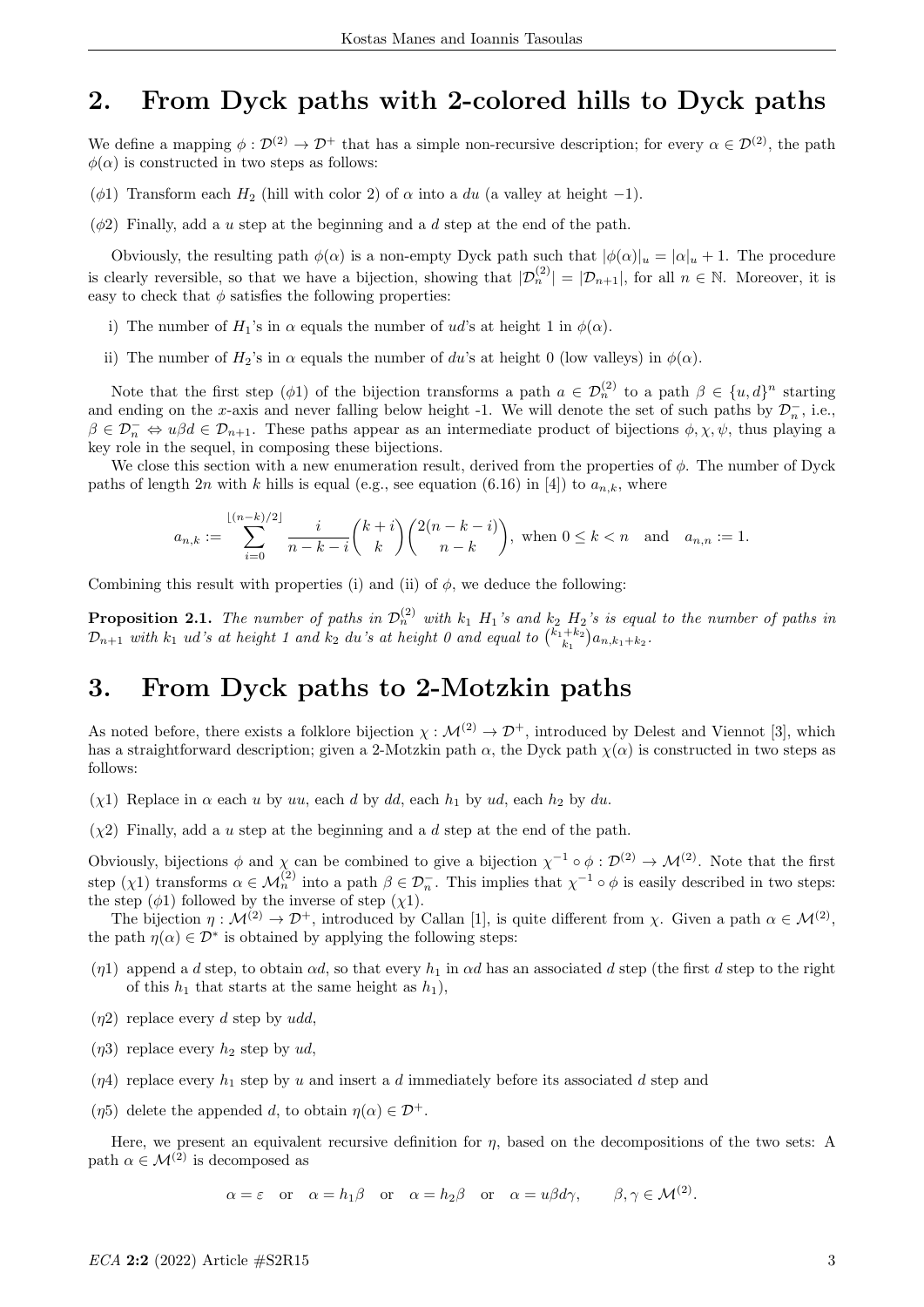On the other hand, a path  $\alpha \in \mathcal{D}^+$  is decomposed as

$$
\alpha = ud
$$
 or  $\alpha = u\beta d$  or  $\alpha = u d\beta$  or  $\alpha = u\beta d\gamma$ ,  $\beta, \gamma \in \mathcal{D}^+$ .

Then,  $\eta$  is equivalently defined by the following relations:

$$
\eta(\varepsilon) = ud, \quad \eta(h_1\beta) = u\eta(\beta)d, \quad \eta(h_2\beta) = ud\eta(\beta), \quad \eta(u\beta d\gamma) = u\eta(\beta)d\eta(\gamma), \qquad \beta, \gamma \in \mathcal{M}^{(2)}.
$$
 (3)

Note that each replacement occurring in steps  $(\eta_2) - (\eta_4)$  preserves the associated d step of each remaining  $h_1$ and that the final result does not depend on the order in which  $h_1$ 's and  $h_2$ 's are replaced, as long as step ( $\eta$ 2) is completed before steps  $(\eta_3)$  and  $(\eta_4)$  begin. Then, based on these observations, it is easy to verify that (3) indeed provides an equivalent definition of  $\eta$ .

We denote the inverse of  $\eta$  by  $\varphi_1$ , i.e.,  $\varphi_1 : \mathcal{D}^+ \to \mathcal{M}^{(2)}$  is a bijection mapping non-empty Dyck paths of length  $2n + 2$  to 2-Motzkin paths of length n, defined recursively as (see Fig. 2).

$$
\varphi_1(ud) = \varepsilon
$$
,  $\varphi_1(u\beta d) = h_1\varphi_1(\beta)$ ,  $\varphi_1(ud\beta) = h_2\varphi_1(\beta)$ ,  $\varphi_1(u\beta d\gamma) = u\varphi_1(\beta)d\varphi_1(\gamma)$ ,  $\beta, \gamma \in \mathcal{D}^+$ , (4)



Figure 2: The bijection  $\varphi_1 : \mathcal{D}^+ \to \mathcal{M}^{(2)}$ .

**Example** For the path  $\alpha = uududduduud \in \mathcal{D}_6$ , we have

$$
\varphi_1(\alpha) = u\varphi_1(udud)d\varphi_1(uduudd) = uh_2\varphi_1(ud)dh_2\varphi_1(uudd) = uh_2\in dh_2h_1\varphi_1(ud) = uh_2dh_2h_1 \in \mathcal{M}_5^{(2)}.
$$

On the other hand,  $\chi(uh_2dh_2h_1) = u$  uu du dd du ud  $d \neq \alpha$ . Using the recursive definition, it is easy to prove inductively that  $\varphi_1$  has the following properties:

- i)  $|\varphi_1(\alpha)| = |\alpha|_u 1$ , i.e.,  $\varphi_1(\mathcal{D}_{n+1}) = \mathcal{M}_n^{(2)}$ , for all  $n \in \mathbb{N}$ .
- ii)  $|\varphi_1(\alpha)|_{h_2} = |\alpha|_{udu}$
- iii)  $|\varphi_1(\alpha)|_d = |\alpha|_{ddu}$ ,
- iv)  $|\varphi_1(\alpha)|_u + |\varphi_1(\alpha)|_{h_1} = |\alpha|_{uu} = |\alpha|_{dd}$
- v)  $|\varphi_1(\alpha)|_{ud} = |\alpha|_{uuddu}.$

**Remark** Callan also derives properties (ii) and (iii) (in terms of  $\eta$ ) and uses them to enumerate udu's and ddu's in Dyck paths (see Theorem 2 in [1]).

The recursive definitions of  $\eta$  and its inverse  $\varphi_1$  have several advantages over the non-recursive definition consisting of steps  $(\eta_1)$ - $(\eta_5)$ . First of all, it exposes and exploits the structural similarities of the two sets involved. Consequently, it can be modified easily to give bijections onto other sets of similar structure (e.g., ordered trees, binary trees, or any other combinatorial object counted by the Catalan numbers) which also translate statistics such as those involved in properties (ii)-(v) into equivalent statistics on these sets. Moreover, proving properties such as  $(i)-(v)$  reduces to a routine application of induction, when using such a recursive definition. Next, we give the proof of property (v), to demonstrate this advantage. The proofs of properties (i)-(iv) are similar and easier.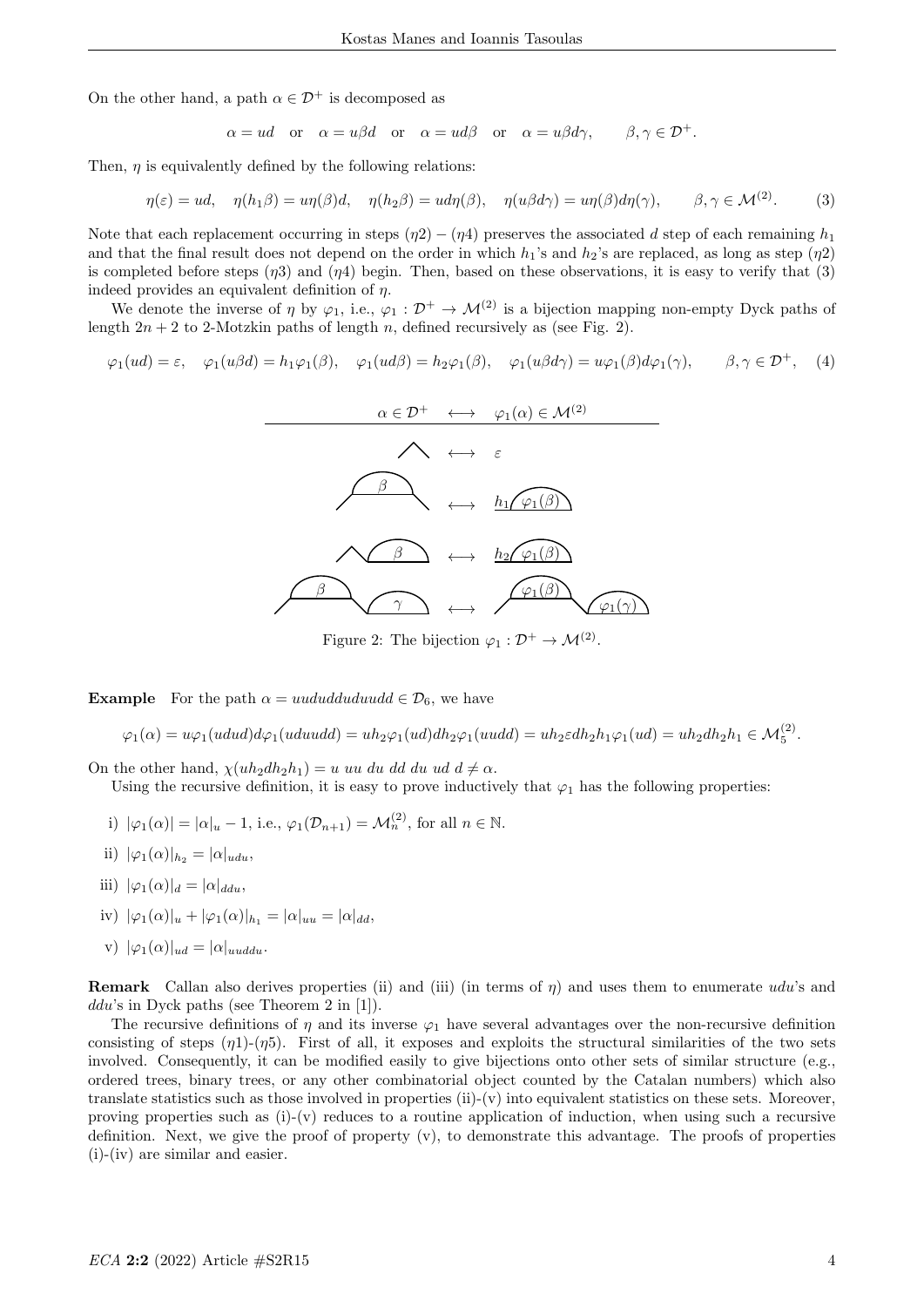Proof of property (v) of  $\varphi_1$ . By induction on n. Let  $\alpha \in \mathcal{D}_{n+1}$ . The claim clearly holds for  $n = 0$ , i.e., when  $\alpha = ud$ . Assume that it holds for all Dyck paths in  $\mathcal{D}_{k+1}$  and for all  $k < n$ . Since  $\alpha$  is decomposed as

 $\alpha = u\beta d$  or  $\alpha = ud\beta$  or  $\alpha = u\beta'd\gamma$ , or  $\alpha = uudd\gamma$ ,  $\beta, \gamma \in \mathcal{D}^+, \beta' \in \mathcal{D}^+ \setminus \{ud\}$ ,

and since, using the induction hypothesis, we have that

 $|\varphi_1(u\beta d)|_{ud} = |h_1\varphi_1(\beta)|_{ud} = |\varphi_1(\beta)|_{ud} = |\beta|_{uuddu} = |u\beta d|_{uuddu},$  $|\varphi_1(ud\beta)|_{ud} = |h_2\varphi_1(\beta)|_{ud} = |\varphi_1(\beta)|_{ud} = |\beta|_{uuddu} = |ud\beta|_{uuddu},$  $|\varphi_1(u\beta'd\gamma)|_{ud}=|u\varphi_1(\beta')d\varphi_1(\gamma)|_{ud}=|\varphi_1(\beta')|_{ud}+|\varphi_1(\gamma)|_{ud}=|\beta'|_{uuddu}+|\gamma|_{uuddu}=|u\beta'd\gamma|_{uuddu},$  $|\varphi_1(uudd\gamma)|_{ud} = |ud\varphi_1(\gamma)|_{ud} = 1 + |\varphi_1(\gamma)|_{ud} = 1 + |\gamma|_{uuddu} = |uudd\gamma|_{uuddu},$ 

it follows that the claim also holds for  $\alpha$ .

We close this section with two new enumeration results that are derived from the properties of  $\varphi_1$ . The first result is immediately derived from properties (ii) and (v):

**Proposition 3.1.** The number of Dyck paths of length  $2n+2$  with k uuddu's and j udu's is equal to the number of 2-Motzkin paths of length n with k ud's (peaks) and j  $h_2$ 's.

This result introduces new combinatorial interpretations to several sequences in the OEIS:

• Seq. A097860, counting Motzkin paths of length n with k peaks, also counts paths Dyck paths of length  $2n + 2$  with k uuddu's and with no udu's.

In particular, seq. A004148, counting peakless Motzkin paths, is obtained by setting  $k = 0$ .

• Seq. A114848, counting Dyck paths of length  $2n$  with k uuddu's, also counts 2-Motzkin paths of length  $n-1$  with k peaks.

In particular, seq. A187256, counting peakless 2-Motzkin paths, also counts Dyck paths with no uuddu's.

The second result is derived from properties (i), (iii), (iv) of  $\varphi_1$ . For any  $\alpha \in \mathcal{D}_{n+1}$ , we have that

$$
|\varphi_1(\alpha)|_{h_2} = |\varphi_1(\alpha)| - |\varphi_1(\alpha)|_u - |\varphi_1(\alpha)|_{h_1} - |\varphi_1(\alpha)|_d = |\alpha|_u - 1 - |\alpha|_{uu} - |\alpha|_{ddu} = n - |\alpha|_{uu} - |\alpha|_{ddu}.
$$

Selecting only the paths  $\alpha \in \mathcal{D}_{n+1}$  with  $|\alpha|_{uu} + |\alpha|_{du} = n - k$ , for some k such that  $0 \leq k \leq n$ , we obtain exactly the paths  $\varphi_1(\alpha) \in \mathcal{M}_n^{(2)}$  with  $|\varphi_1(\alpha)|_{h_2} = k$ , counted by the number  $\binom{n}{k} M_{n-k}$  (seq. A091869 in the OEIS), where  $M_n$  is the n-th Motzkin number  $M_n$  (seq. A001006 in the OEIS), thus deducing the following result:

**Proposition 3.2.** The number of paths  $\alpha \in \mathcal{D}_{n+1}$ ,  $n \in \mathbb{N}$ , with  $|\alpha|_{uu} + |\alpha|_{du} = k$ ,  $0 \leq k \leq n$ , is equal to  $\binom{n}{k}M_k$ .

## 4. From Dyck paths with 2-colored hills to 2-Motzkin paths

The mapping  $\varphi_2 : \mathcal{D}^{(2)} \to \mathcal{M}^{(2)}$  maps Dyck paths of length 2n with 2-colored hills to 2-Motzkin paths of length n. Its definition is based on the decompositions of the two sets: A non-empty path  $\alpha \in \mathcal{D}^{(2)}$  is decomposed with respect to its first hill as

$$
\alpha = u\alpha_1 d \cdots u\alpha_k d \quad \text{or} \quad \alpha = \beta H_1 \gamma \quad \text{or} \quad \alpha = \beta H_2 \gamma, \qquad \beta \in \mathcal{D}^{(0)}, \gamma \in \mathcal{D}^{(2)}, \alpha_i \in \mathcal{D}^+, i \in [k], k \in \mathbb{N}^*.
$$

Note that the first equality corresponds to the case where  $\alpha \in \mathcal{D}^{(0)}$ , i.e.,  $\alpha$  is hill-free, whereas the second and third equalities correspond to the cases where  $\alpha \in \mathcal{D}^{(2)} \setminus \mathcal{D}^{(0)}$ , i.e.,  $\alpha$  has a hill. On the other hand, a nonempty path  $\alpha \in \mathcal{M}^{(2)}$  is decomposed analogously, with respect to its first horizontal step at height 0, as

$$
\alpha = u\alpha_1 d \cdots u\alpha_k d \quad \text{or} \quad \alpha = \beta h_1 \gamma \quad \text{or} \quad \alpha = \beta h_2 \gamma, \qquad \beta \in \overline{\mathcal{M}}^{(2)}, \gamma, \alpha_i \in \mathcal{M}^{(2)}, i \in [k], k \in \mathbb{N}^*,
$$

where  $\overline{\mathcal{M}}^{(m)}$  denotes the set of m-Motzkin paths with no horizontal steps at height 0. Then,  $\varphi_2$  is defined recursively as

$$
\varphi_2(\varepsilon) = \varepsilon, \quad \varphi_2(u\alpha_1 d \cdots u\alpha_k d) = u\varphi_1(\alpha_1)d \cdots u\varphi_1(\alpha_k)d, \quad \varphi_2(\beta H_i \gamma) = \varphi_2(\beta)h_i\varphi_2(\gamma), \qquad i \in \{1, 2\}, \tag{5}
$$

where  $a_1, \ldots, a_k \in \mathcal{D}^+, \ \beta \in \mathcal{D}^{(0)}, \ \gamma \in \mathcal{D}^{(2)},$  as depicted in Fig. 3.

 $\Box$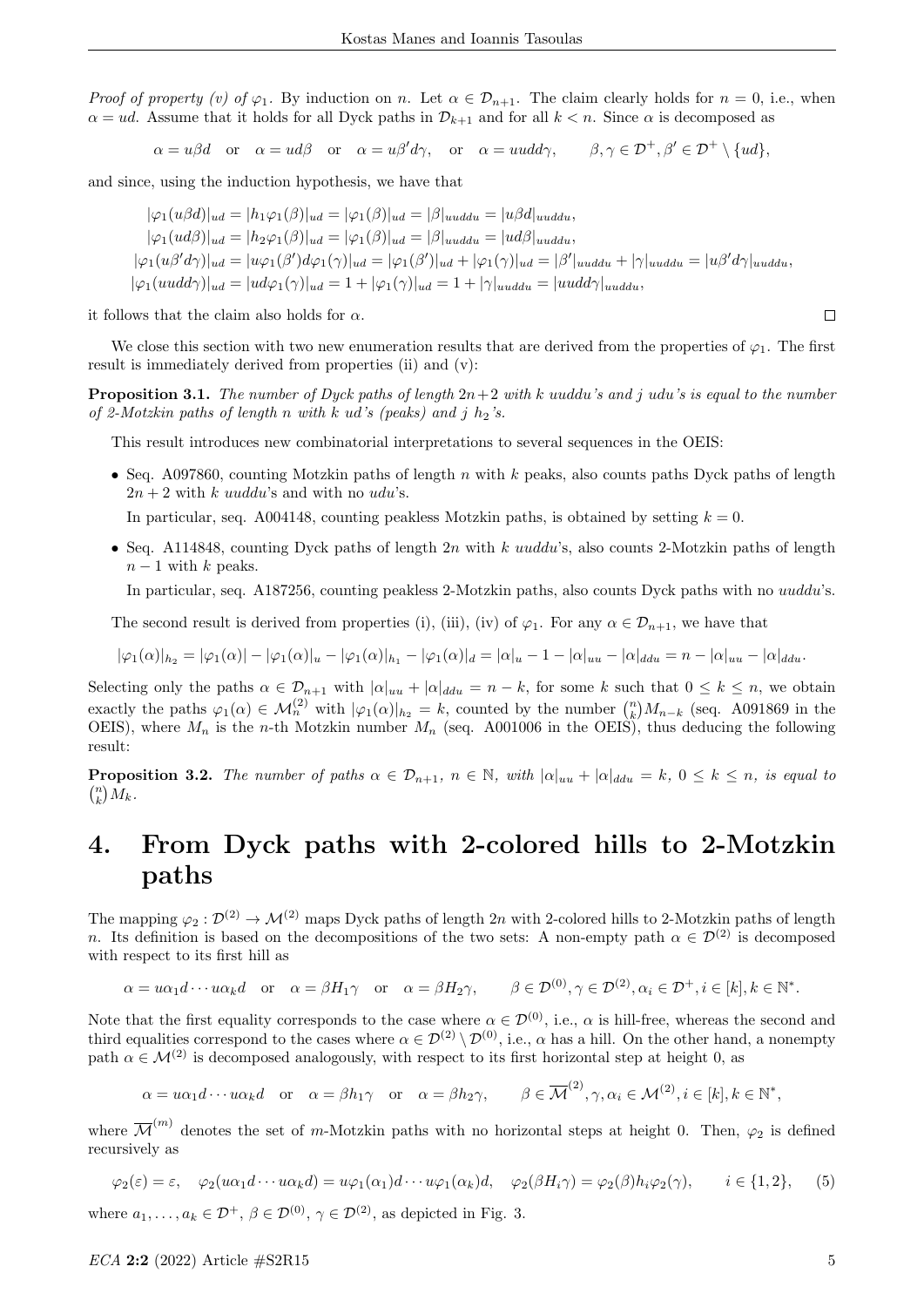

Figure 3: The bijection  $\varphi_2 : \mathcal{D}^{(2)} \to \mathcal{M}^{(2)}$ .

**Example** For the path  $\alpha = uududdH_1uuddH_2uuuddudd \in \mathcal{D}_{11}^{(2)}$  (recall that  $|H_1| = |H_2| = 2$ ), we have

$$
\varphi_2(\alpha) = \varphi_2(uududd)h_1\varphi_2(uuddH_2uuuddudd) = u\varphi_1(ududd)dh_1\varphi_2(uudd)h_2\varphi_2(uuuddudd)
$$
  
=  $uh_2\varphi_1(ud)dh_1u\varphi_1(ud)dh_2u\varphi_1(uuddudd) = uh_2edh_1uedh_2uu\varphi_1(ud)d\varphi_1(ud) =$   
=  $uh_2dh_1udh_2uudd \in \mathcal{M}_{11}^{(2)}$ .

On the other hand,  $(\chi^{-1} \circ \phi)(\alpha) = \chi^{-1}(u \ uu \ du \ du \ du \ du \ du \ du \ du \ du \ du \ du \ du \ du \ du \ du \ du \ du \ du$ showing that  $\varphi_2$  is different from  $\chi^{-1} \circ \phi : \mathcal{D}^{(2)} \to \mathcal{M}^{(2)}$ .

It is easy to prove inductively that  $\varphi_2$  is a bijection having the following properties:

- i)  $|\varphi_2(\alpha)| = |\alpha|_u$ .
- ii) The number of hills of color 1 (resp. 2) in  $\alpha$  equals the number of horizontal steps of color 1 (resp. 2) at height 0 in  $\varphi_2(\alpha)$ .
- iii) The number of high udu's in  $\alpha$  equals the number of high  $h_2$ 's in  $\varphi_2(\alpha)$  (according to property (ii) of  $\varphi_1$ ).
- iv)  $|\varphi_2(\alpha)|_{ud} = |\alpha|_{uuddu} + |\alpha \text{ ends with } uudd| = |\alpha u|_{uuddu},$

where  $[S] := \begin{cases} 1, & \text{if } S \text{ is true,} \\ 0, & \text{if } S \in \mathbb{R} \end{cases}$  $\frac{1}{10}$ , if S is false is the Iverson bracket, applicable to any logical (true-false) statement S.<br>0, if S is false

Next, we give the proof of property (iv), which is more subtle and is based on property (v) of  $\varphi_1$ . The proofs of properties (i)-(iii) are similar and easier.

Proof of property (iv) of  $\varphi_2$ . By induction on n. Let  $\alpha \in \mathcal{D}_n^{(2)}$ . The claim clearly holds for  $n = 0$ , i.e., when  $\alpha = \varepsilon$ . Assume that it holds for all paths in  $\mathcal{D}_k^{(2)}$  $\binom{1}{k}$  and for all  $k < n$ . Since  $\alpha$  is decomposed as

$$
\alpha = u\alpha_1 d \cdots u\alpha_k d \quad \text{or} \quad \alpha = \beta H_1 \gamma \quad \text{or} \quad \alpha = \beta H_2 \gamma, \qquad \beta \in \mathcal{D}^{(0)}, \gamma \in \mathcal{D}^{(2)}, \alpha_i \in \mathcal{D}^+, i \in [k], k \in \mathbb{N}^*.
$$

and since, using the induction hypothesis and property (v) of  $\varphi_1$ , we have that

$$
|\varphi_2( u\alpha_1 d \cdots u\alpha_k d)|_{ud} = |u\varphi_1(\alpha_1)d \cdots u\varphi_1(\alpha_k)d|_{ud} = \sum_{i=1}^k |\varphi_1(\alpha_i)|_{ud} + \sum_{i=1}^k [\varphi_1(\alpha_i) = \varepsilon]
$$
  

$$
= \sum_{i=1}^k |\alpha_i|_{uuddu} + \sum_{i=1}^k [\alpha_i = ud] = |u\alpha_1 d \cdots u\alpha_k du|_{uuddu}
$$
  

$$
|\varphi_2(\beta h_i \gamma)|_{ud} = |\varphi_2(\beta)|_{ud} + |\varphi_2(\gamma)|_{ud} = |\beta u|_{uuddu} + |\gamma u|_{uuddu} = |\beta H_i \gamma u|_{uuddu}, \qquad i \in \{1, 2\},
$$

it follows that the claim also holds for  $\alpha$ .

#### Remarks

• Property (ii) implies that the restriction of  $\varphi_2$  on  $\mathcal{D}^{(0)}$  is a bijection onto  $\overline{\mathcal{M}}^{(2)}$ . This verifies the wellknown result that  $|\mathcal{D}_n^{(0)}| = |\overline{\mathcal{M}}_n^{(2)}|$  $\binom{N}{n} = F_{n+1}$ , where  $F_n$  is the *n*-th Fine number (seq. A000957 in the OEIS).

 $\Box$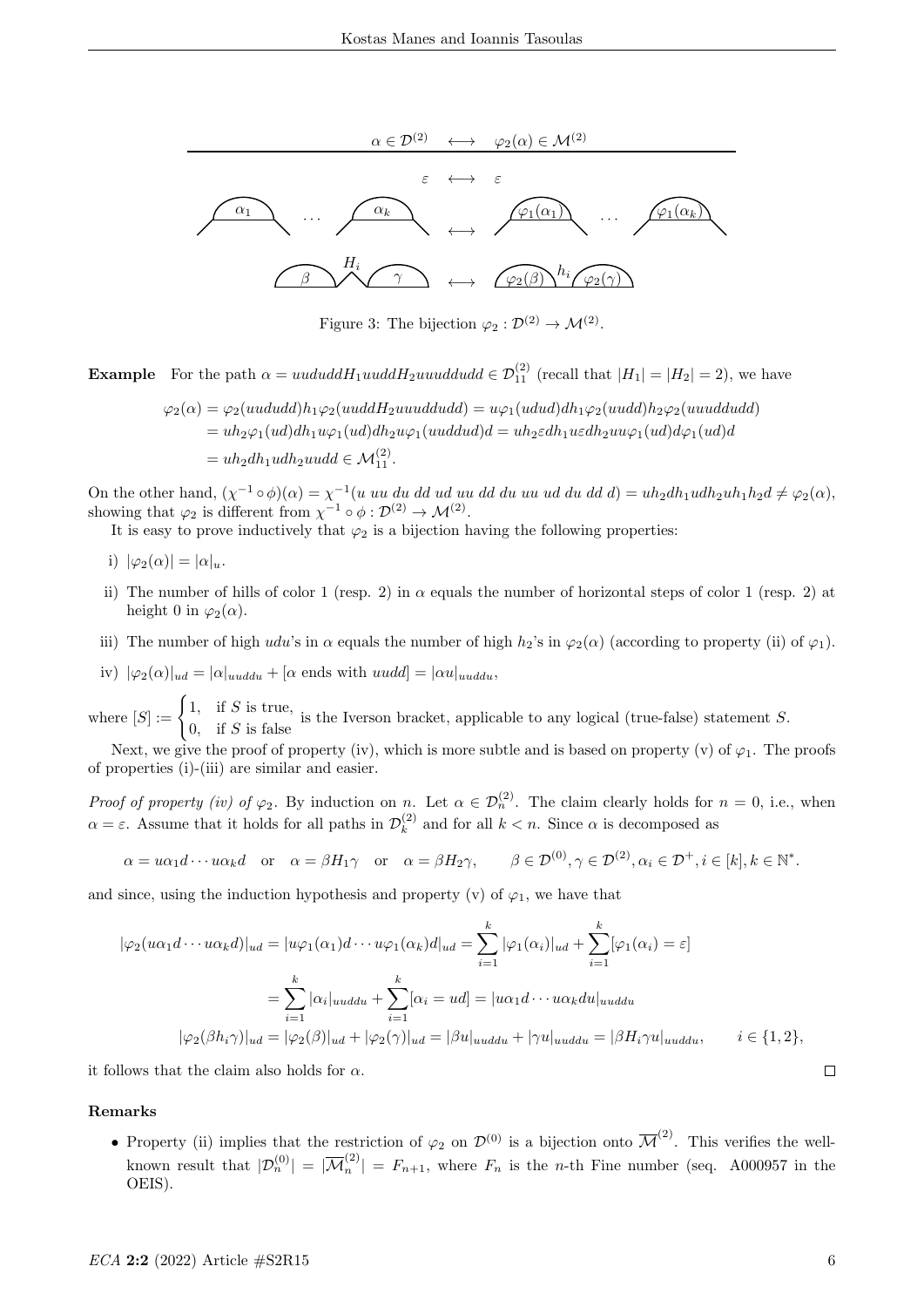• Further restricting  $\varphi_2$  on hill-free Dyck paths with no udu's, or equivalently udu-free Dyck paths of length 2n not ending with ud, we get a bijection onto  $\overline{\mathcal{M}}^{(1)}$ , i.e., Motzkin paths with no horizontal steps at height 0. It is known that  $|\overline{\mathcal{M}}_n^{(1)}|$ <sup>(1)</sup> is equal to the *n*-th Riordan number  $R_n = \sum_{k=0}^n (-1)^{n-k} {n \choose k} C_k$  (seq. A005043) in the OEIS), therefore this class of Dyck paths is also enumerated by the Riordan numbers. Callan [1] refers to this class as Dyck paths with no short descents (a short descent is a  $d$  step preceded by a  $u$  step and not followed by a d step) and obtains the same result bijectively.

We close this section with a new enumeration result that is immediately derived from the properties of  $\varphi_2$ :

**Proposition 4.1.** Let  $\mathcal{D}_n^{(2)}(k,i,j)$  be the number of paths  $\alpha \in \mathcal{D}_n^{(2)}$  with k hills of color 2,  $|\alpha u|_{uuddu} = i$  and j high udu's and let  $\mathcal{M}_n^{(2)}(k,i,j)$  be the number of 2-Motzkin paths of length n with k low  $h_2$ 's, i ud's (peaks) and j high  $h_2$ 's. Then,  $|\mathcal{D}_n^{(2)}(k,i,j)| = |\mathcal{M}_n^{(2)}(k,i,j)|$ , for all  $n, k, i, j \in \mathbb{N}$ .

This result introduces new combinatorial interpretations to several sequences in the OEIS:

• Seq. A064189, counting Motzkin prefixes ending at height  $k$ , which are obtained from 2-Motzkin paths in  $\bigcup_{i\geq 0} \mathcal{M}_n^{(2)}(k, i, 0)$  by turning every low  $h_2$  into a u, also counts paths in  $\mathcal{D}_n^{(2)}$  with k  $H_2$ 's and no high udu's.

In particular, setting  $k = 0$ , we deduce that Dyck paths of length 2n with no high udu's are counted by the *n*-th Motzkin number  $M_n$ , a result that was proved by Sun [11] using generating functions.

- Seq. A005773 (sums of seq. A064189 over k), counting Motzkin prefixes, also counts paths in  $\mathcal{D}_n^{(2)}$  with no high udu's.
- Seq. A097724, counting peakless Motzkin prefixes ending at height  $k$ , which are obtained from paths in  $\mathcal{M}_n^{(2)}(k,0,0)$  by turning every low  $h_2$  into a u, also counts  $\mathcal{D}_n^{(2)}(k,0,0)$ .

We also note that the numbers  $|\mathcal{M}_n^{(2)}(k, 0, 0)|$  were also studied by Cameron and Sullivan [2] (using the notation  $p_{n,k}^{(0)}$  for these numbers), from a different perspective.

- Seq. A004148, counting peakless Motzkin paths, i.e., paths in  $\mathcal{M}_n^{(2)}(0,0,0)$ , also counts  $\mathcal{D}_n^{(2)}(0,0,0)$ , i.e., Dyck paths of length  $2n$  with no high udu's, no uuddu's and not ending with uudd.
- Seq. A094148 (sums of seq. A097724 over  $k$ ), counting peakless Motzkin prefixes, also counts paths in  $\mathcal{D}_n^{(2)}$  with no high udu's, no uuddu's and not ending with uudd.
- Seq. A187256, counting peakless 2-Motzkin paths, also counts paths in  $\mathcal{D}_n^{(2)}$  with no *uuddu*'s and not ending with uudd.

## 5. From Dyck paths with 3-colored hills to 2-Motzkin prefixes

The mapping  $\varphi_3 : \mathcal{D}^{(3)} \to \mathcal{MP}^{(2)}$  maps Dyck paths of length 2n with 3-colored hills to 2-Motzkin prefixes of length n. Its definition is based on the decompositions of the two sets. A path  $\alpha \in \mathcal{D}^{(3)} \setminus \mathcal{D}^{(2)}$  is decomposed with respect to its first hill with color 3 as

$$
\alpha = \beta H_3 \gamma, \qquad \beta \in \mathcal{D}^{(2)}, \gamma \in \mathcal{D}^{(3)}.
$$

Analogously, a 2-Motzkin prefix  $\alpha \in \mathcal{MP}^{(2)} \setminus \mathcal{M}^{(2)}$  is decomposed with respect to its last u step reaching height 1 as

$$
\alpha = \beta u \gamma, \qquad \beta \in \mathcal{M}^{(2)}, \gamma \in \mathcal{MP}^{(2)}.
$$

Then,  $\varphi_3$  is defined recursively, using  $\varphi_2$ , as follows:

$$
\varphi_3(\alpha) = \varphi_2(\alpha), \qquad \varphi_3(\beta H_3 \gamma) = \varphi_2(\beta) u \varphi_3(\gamma), \qquad \alpha, \beta \in \mathcal{D}^{(2)}, \gamma \in \mathcal{D}^{(3)}.
$$
\n
$$
(6)
$$

Equivalently,  $\varphi_3$  can be defined as

$$
\varphi_3(\alpha_0 H_3 \alpha_1 \cdots H_3 \alpha_k) = \varphi_2(\alpha_0) u \varphi_2(\alpha_1) \cdots u \varphi_2(\alpha_k), \qquad \alpha_i \in \mathcal{D}^{(2)}, 0 \le i \le k, k \in \mathbb{N},\tag{7}
$$

as depicted in Fig. 4. Here, the left-hand side corresponds to the decomposition of a path in  $\mathcal{D}^{(3)}$  with  $k \in \mathbb{N}$  $H_3$ 's, whereas the right-hand side corresponds to the decomposition of a path in  $\mathcal{MP}^{(2)}(k)$ . Note that, if  $k = 0$ , then the last equality reduces to  $\varphi_3(\alpha_0) = \varphi_2(\alpha_0)$ , i.e.,  $\varphi_3$  coincides with  $\varphi_2$ , when restricted to  $\mathcal{D}^{(2)}$ .

Using this recursive definition, it is easy to prove inductively that  $\varphi_3$  is a bijection having the following properties: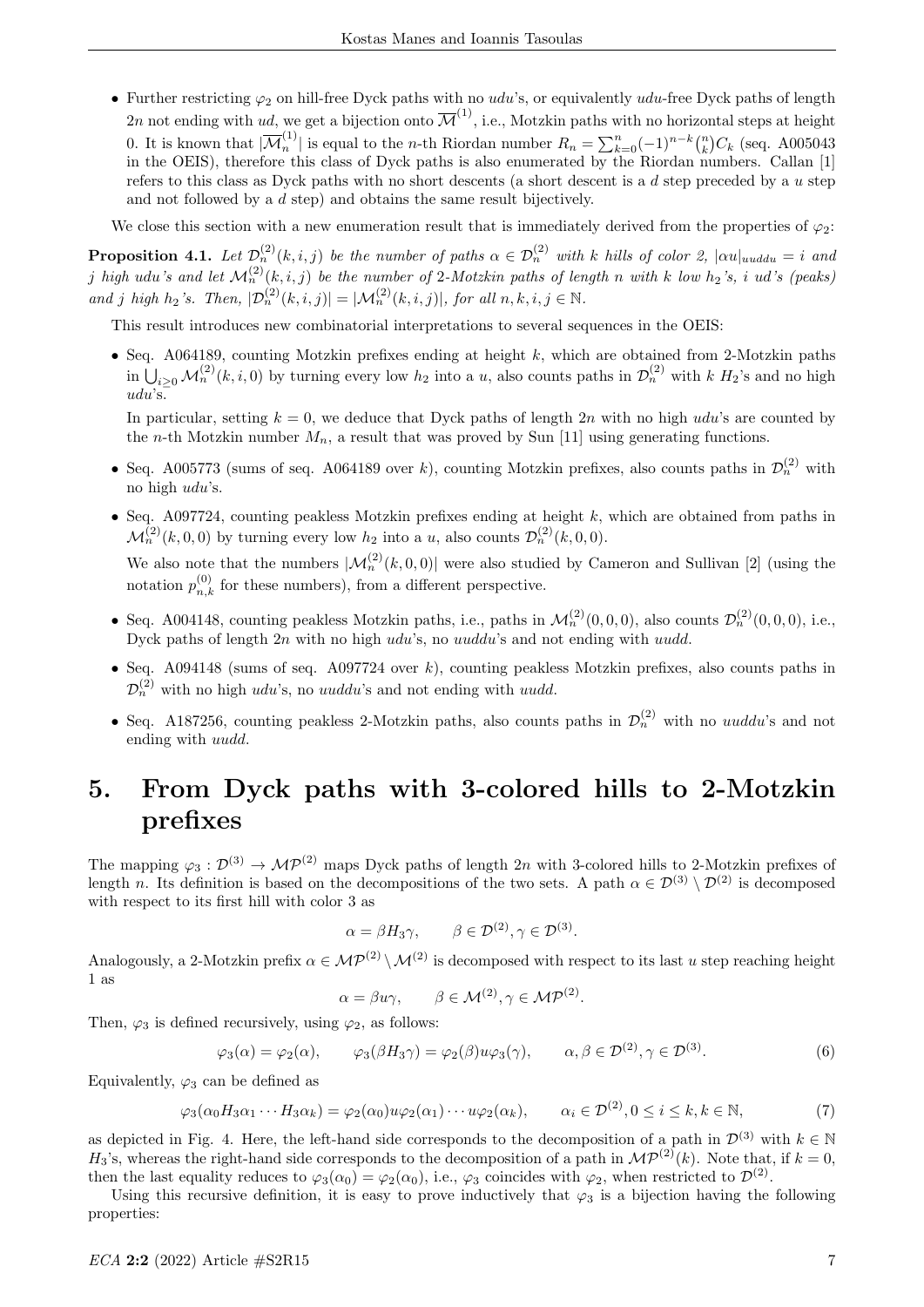

Figure 4: The bijection  $\varphi_3 : \mathcal{D}^{(3)} \to \mathcal{MP}^{(2)}$ .

- i)  $|\varphi_3(\alpha)| = |\alpha|_u$ .
- ii)  $\varphi_3(\alpha) \in \mathcal{MP}^{(2)}(k) \Leftrightarrow |\alpha|_{H_3} = k$ , i.e., the number of  $H_3$ 's in  $\alpha$  equals the ending height of  $\varphi_3(\alpha)$ .
- iii) The number of low  $h_1$ 's (resp.  $h_2$ 's) in  $\varphi_3(\alpha)$  equals the number of  $H_1$ 's (resp  $H_2$ 's) in  $\alpha$ , before the first  $H_3$ .

In particular,  $\varphi_3(\alpha)$  has no horizontal steps at height 0 iff  $\alpha$  is either hill-free or its first hill has color 3 (according to property (ii) of  $\varphi_2$ ).

- iv) The number of high  $h_2$ 's in  $\varphi_3(\alpha)$  equals the number of high udu's in  $\alpha$  plus the number of  $H_2$ 's after the first  $H_3$  (see property (iii) in  $\varphi_2$ ).
- v)  $|\varphi_3(\alpha)|_{ud} = |\alpha|_{uuddu} + |\alpha \text{ ends with } uudd| = |\alpha u|_{uuddu}$  (according to property (iv) of  $\varphi_2$ ).

#### Remarks

- If we choose to map each  $H_3$  to an  $h_3$  instead of a u, then we get a bijection onto 3-Motzkin paths where the  $h_3$ 's occur only at height 0 (see a comment by Deutsch in seq. A001700 in the OEIS).
- According to the second property, the number of paths in  $\mathcal{D}_n^{(3)}$  with exactly k hills of color 3 is equal to  $|\mathcal{MP}^{(2)}(k)| = \frac{k+1}{n+1} \binom{2n+2}{n-k}$  $n - k$  $\Big)$  (seq. A039598 in the OEIS).

We close this section with a new enumeration result that is immediately derived from the properties of  $\varphi_3$ :

**Proposition 5.1.** The number of paths  $\alpha \in \mathcal{D}_n^{(3)}$  with k hills of color 3 and  $|\alpha u|_{uuddu} = i$  equals the number of paths in  $\mathcal{MP}_n^{(2)}(k)$  with i ud's (peaks), for all  $n, k, i \in \mathbb{N}$ .

As a special case, setting  $i = 0$ , we obtain the peakless 2-Motzkin prefixes ending at height k.

### 6. From pairs of noncrossing paths to 2-colored Motzkin prefixes

A pair  $(P,Q) \in \mathcal{W}(0) \setminus \{(\varepsilon,\varepsilon)\}\$ is decomposed according to the first reunion point of P, Q (a lattice point where the two paths meet after taking a step) as

$$
(uP', uQ')
$$
 or  $(dP', dQ')$  or  $(dP'uP'', uQ'dQ'')$ , where  $(P', Q'), (P'', Q'') \in W(0)$ .

The first two cases occur whenever P and Q start with a joint step, so that their remaining parts  $P'$  and  $Q'$ clearly form a pair in  $W(0)$ . The third case occurs whenever the initial step is not a joint step so that P must start with a d and Q with a u (since  $P \leq Q$ ) and the paths must meet again, at their first reunion point, with an up-step for P and a down-step for Q. If  $dP'u$  and  $uQ'd$  are their initial parts until their first reunion point, then  $dP'$  and  $uQ'$  have no reunion points and the distance between their ending points is 2, so that  $(P', Q') \in W(0)$ . Obviously, the remaining parts  $P''$  and  $Q''$  also form a pair in  $W(0)$ .

Furthermore, a pair  $(P,Q) \in W \setminus W(0)$  is decomposed uniquely with respect to the last reunion point as

$$
(P'dP''', Q'uQ'''),
$$
 where  $(P', Q') \in W(0), (P''', Q'') \in W.$ 

Here,  $P'$  and  $Q'$  are the initial parts of P and Q until their last reunion point (these parts are empty if and only if no reunion point exists). The remaining parts  $dP'''$  and  $uQ'''$  have no common point so that  $(P''', Q''') \in W$ .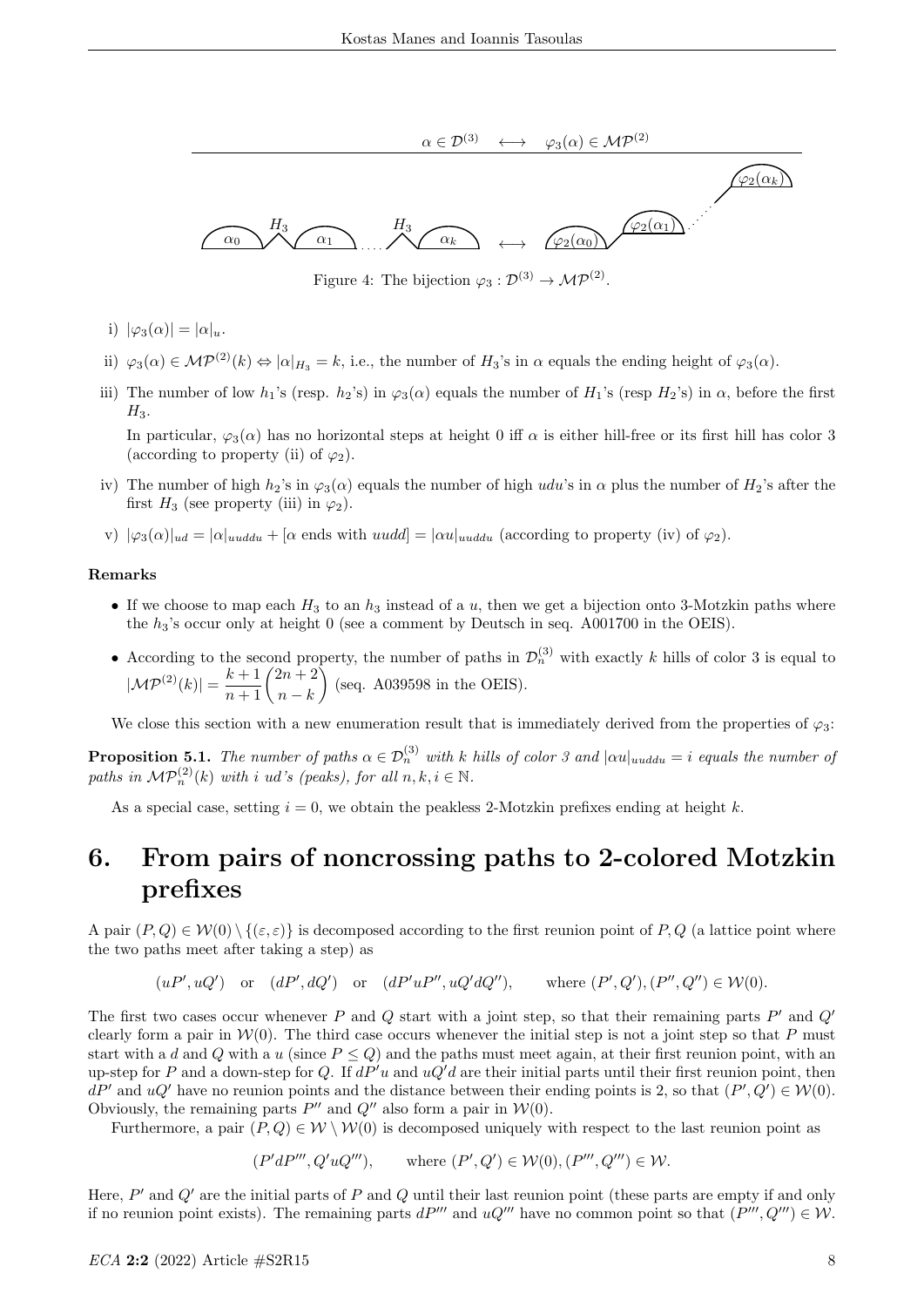Then,  $\psi : \mathcal{W} \to \mathcal{MP}^{(2)}$  is defined recursively, based on the decompositions of the two sets, as (see Fig. 5)

$$
\psi(\varepsilon, \varepsilon) = \varepsilon, \quad \psi(uP', uQ') = h_1 \psi(P', Q'), \quad \psi(dP', dQ') = h_2 \psi(P', Q'),\n\psi(dP'uP'', uQ'dQ'') = u\psi(P', Q')d\psi(P'', Q''), \quad \psi(P'dP''', Q'uQ''') = \psi(P', Q')u\psi(P''', Q'''),
$$
\n(8)

where  $(P', Q'), (P'', Q'') \in W(0), (P''', Q''') \in W$ .



Figure 5: The bijection  $\psi : \mathcal{W} \to \mathcal{MP}^{(2)}$ .

Using the recursive definition of  $\psi$ , it is easy to prove inductively that  $\psi$  is a bijection having the following properties:

- i)  $|\psi(P,Q)| = |P|$ .
- ii) The restriction of  $\psi$  on  $W(0)$  is a bijection onto  $\mathcal{M}^{(2)}$ , showing that  $|W_n(0)| = |\mathcal{M}_n^{(2)}|$ .
- iii) The restriction of  $\psi$  on  $W(h)$  is a bijection onto  $\mathcal{MP}^{(2)}(h)$ .
- iv) Joint u's of  $(P, Q)$  correspond to  $h_1$ 's at height 0 of  $\psi(P, Q)$ .
- v) Joint d's of  $(P,Q)$  correspond to  $h_2$ 's at height 0 of  $\psi(P,Q)$ .
- vi)  $\psi$  maps  $(u, u)$ 's to  $h_1$ 's,  $(d, d)$ 's to  $h_2$ 's,  $(d, u)$ 's to u's and  $(u, d)$ 's to d's.

#### Remarks

- The last property implies that  $\psi$  has a simple non-recursive description consisting of a single step:
	- ( $\psi$ 1) Read the pairs of steps of the pair  $(P,Q)$  and transform  $(u, u)$ 's into  $h_1$ 's,  $(d, d)$ 's into  $h_2$ 's,  $(d, u)$ 's into u's and  $(u, d)$ 's into d's.
- The restriction of  $\psi$  on  $\mathcal{W}(0)$  coincides with the bijection given by Deutsch and Shapiro [5].
- The mapping  $\psi^{-1} \circ \varphi_3 : \mathcal{D}^{(3)} \to \mathcal{W}$  is a bijection verifying that  $|\mathcal{D}_n^{(3)}| = |\mathcal{W}_n|$ .

## 7. From pairs of noncrossing paths to Dyck paths with 3-colored hills

Combining the steps of  $\phi$ ,  $\chi$  and  $\psi$ , we define a bijection  $\omega : W \to \mathcal{D}^{(3)}$  with a simple description of three steps: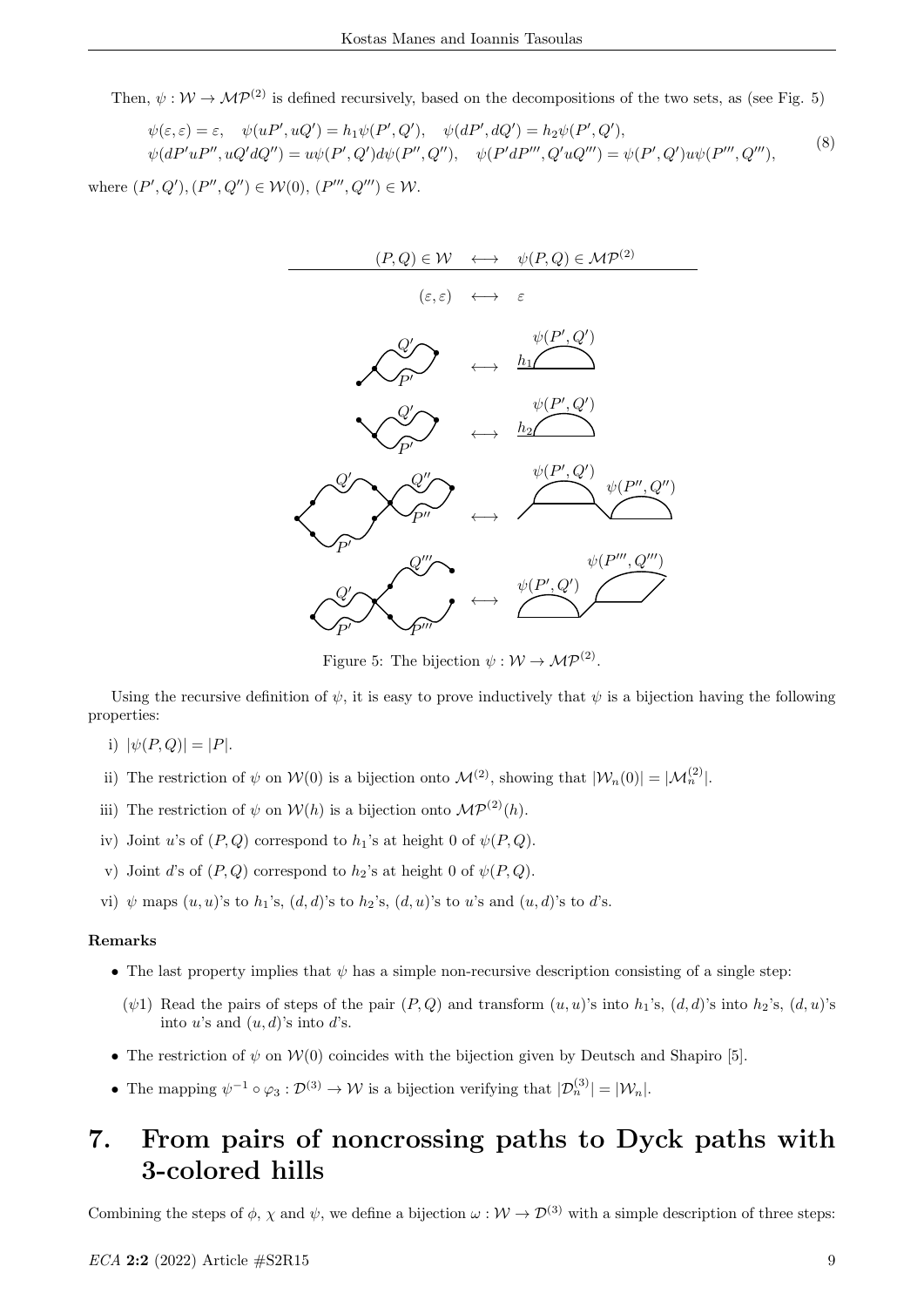- $(\omega 1)$  Each  $(u, u)$  is replaced by ud, each  $(d, d)$  by du, each  $(d, u)$  by uu and each  $(u, d)$  by dd.
- $(\omega 2)$  Then, the uu's starting with an unmatched u at even height are replaced by  $H_3$ 's. (A u step of a path is unmatched if the path contains no  $d$  step at the same height with this  $u$  step and to its right.)
- $(\omega 3)$  Finally, each du at height -1 is turned into an  $H_2$ .

The first step ( $\omega$ 1) combines the steps ( $\psi$ 1) of  $\psi$  and ( $\chi$ 1) of  $\chi$ : At first, the step ( $\psi$ 1) is applied and the pair  $(P,Q) \in W_n(h)$  is transformed into a 2-Motzkin prefix  $\alpha \in \mathcal{MP}_n^{(2)}(h)$  of the form

$$
\alpha = \alpha_0 u \alpha_1 \cdots u \alpha_h, \qquad \alpha_0, \ldots, \alpha_h \in \mathcal{M}^{(2)}, \quad |\alpha_0| + \cdots + |\alpha_h| = n - h,
$$

and then  $(\chi 1)$  is applied to  $\alpha$  so that each  $\alpha_i$ ,  $0 \le i \le h$ , is transformed to a path  $\beta_i \in \mathcal{D}^-$ , whereas the u's between the  $\alpha_i$ 's become uu's. Thus, the result of step  $(\omega 1)$  is a path

$$
\beta = \beta_0 u u \beta_1 \cdots u u \beta_h, \qquad \beta_0, \ldots, \beta_h \in \mathcal{D}^-, \quad |\beta_0| + \cdots + |\beta_h| = 2(n - h),
$$

ending at height 2h. The uu's between the  $\beta_i$ 's are exactly the uu's of  $\beta$  starting with an unmatched u at even height, so that they are clearly distinguishable (occurrences of  $uu$  starting with an unmatched  $u$  inside some  $\beta_i$  can only occur at heights  $-1, 1, 3, \ldots$ ). The second step ( $\omega$ 2) replaces these uu's by  $H_3$ 's to obtain a path  $\beta' = \beta_0 H_3 \beta_1 \cdots H_3 \beta_h$  and the last step ( $\omega_3$ ) transforms each  $\beta_i$  into a path in  $\mathcal{D}^{(2)}$ , so that  $\beta'$  is transformed into a path in  $\mathcal{D}_n^{(3)}$  with h  $H_3$ 's. The whole procedure is clearly reversible so that  $\omega$  is a bijection.

A detailed example for bijection  $\omega$  is given in Fig. 6. It is easy to check that the resulting path  $\alpha$  =  $\omega(P,Q) \in \mathcal{D}_{18}^{(3)}$  of Fig. 6 is mapped via  $\psi^{-1} \circ \varphi_3$  to a pair of noncrossing paths other than  $(P,Q)$ , which shows that  $\omega \neq \varphi_3^{-1} \circ \psi$ .



Figure 6: The bijection  $\omega : W \to \mathcal{D}^{(3)}$  mapping a pair  $(P,Q) \in W_{18}(h)$  to a path  $\alpha \in \mathcal{D}_{18}^{(3)}$  with h  $H_3$ 's, where  $h = 2$ . After the application of step ( $\omega$ 1), the uu's starting with an unmatched u at even height are drawn with a thicker line.

**Remark** The restriction of  $\omega$  on  $W(0)$  is the bijection  $\phi^{-1} \circ \chi \circ \psi : W(0) \to \mathcal{D}^{(2)}$ , described by omitting step  $(\omega 2)$ .